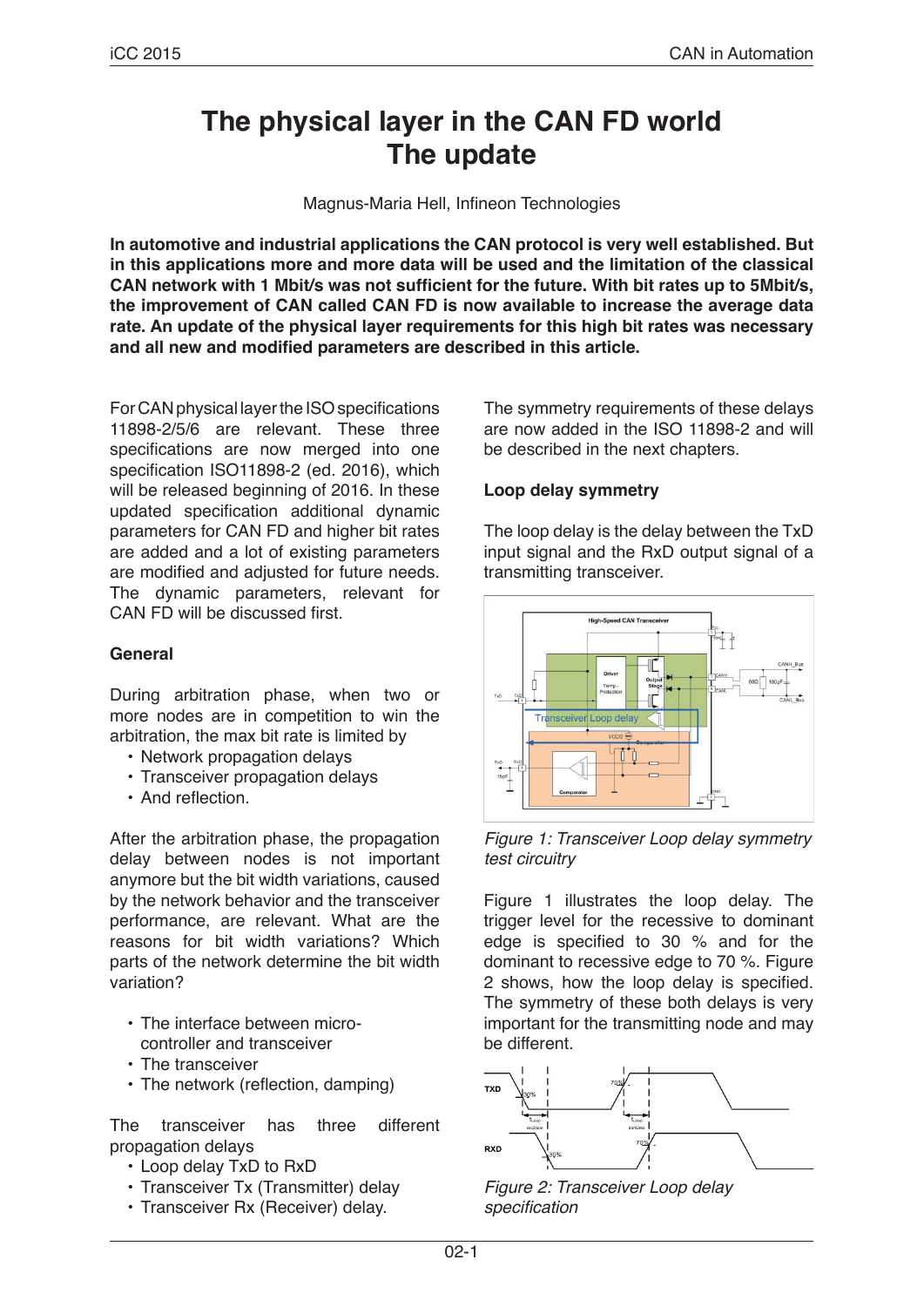To check this dynamic performance the recessive bit-time on the RXD pin  $(t_{\text{Bit(RXD)}})$  after five consecutive dominant bits is defined (see Figure 3). If the transceiver is very asymmetric. the recessive bit-time will be shortened or expand compared to the nominal bit time.



*Figure 3: Transceiver loop delay symmetry*  specification

In Table 1 the specified characteristics are shown. In Figure 4 the impact on a RxD signal is demonstrated. The recessive signal has a wide range of variation and the sample point should be set as late as possible. The max propagation delay TxD to RxD for both edges is below 255ns.

| <b>Bit rate</b><br>(data-<br>phase) | Recessive<br>$t_{\text{Bit(RXD)}}$<br>min | Recessive<br>$t_{\text{Bit(RXD)}}$<br>max | $t_{\rm bit}$<br>nominal | Load on<br><b>CAN</b><br><b>Bus</b> |
|-------------------------------------|-------------------------------------------|-------------------------------------------|--------------------------|-------------------------------------|
| 1 Mbit/s                            | n.a.                                      | n.a.                                      | 1000 ns                  | 60 Ωll100 pF                        |
| 2 Mbit/s                            | 400 ns                                    | 550 ns                                    | 500 ns                   | 60 Ωll100 pF                        |
| 5 Mbit/s                            | 120 ns                                    | 220 ns                                    | 200 ns                   | 60 Ωll100 pF                        |



*Figure 4: Transceiver Tx delay symmetry*

In general, an asymmetric behavior is caused by

- the busload (resistive and capacitive)
- the maximum differential voltage of the dominant bit
- the temperature dependency of the transceiver internal delays.

# **Transceiver Tx delay symmetry**

The Transceiver Tx delay is the delay between the TxD input signal and the differential bus output signal. The symmetry is the difference between the recessive to dominant delay and the dominant to recessive delay.

The recessive to dominant propagation delay is specified from 30 % of the TxD signal to 900mV of the bus differential voltage. The dominant to recessive propagation delay is specified from 70% of the TxD signal to 500mV of the bus differential signal. Both propagation delays should be equal but they may be different.



*Figure 5: Transceiver Tx delay symmetry*

One reason for the asymmetry is the internal delay from TxD Pin to the output stages. The second reason is the differential level of the dominant signal. This dominant level depends on

- Transmitter supply voltage
- Physical bus load
- Transceiver temperature



*Figure 6: Dependency of Vdiff dominant voltage level and propagation delay symmetry*

To reduce the emission of transmitting signals, the slew rates are controlled and as slow as possible for high bit rate. The voltage difference between the recessive level and the dominant threshold level are always 900 mV (see Figure 6).The slew rate is fix and defines the delay time. The difference between dominant level and the recessive threshold can differ from 1 V (1.5 V dominant level minus 500 mV recessive threshold) up to 2.5 V (3 V dominant level minus 500 mV recessive threshold). Due to the fixed slew rate, the dominant to recessive delay time depends on the level of the dominant signal. In Figure 6 two scenarios illustrated with the lowest possible and highest possible dominant voltage level. In this scenario the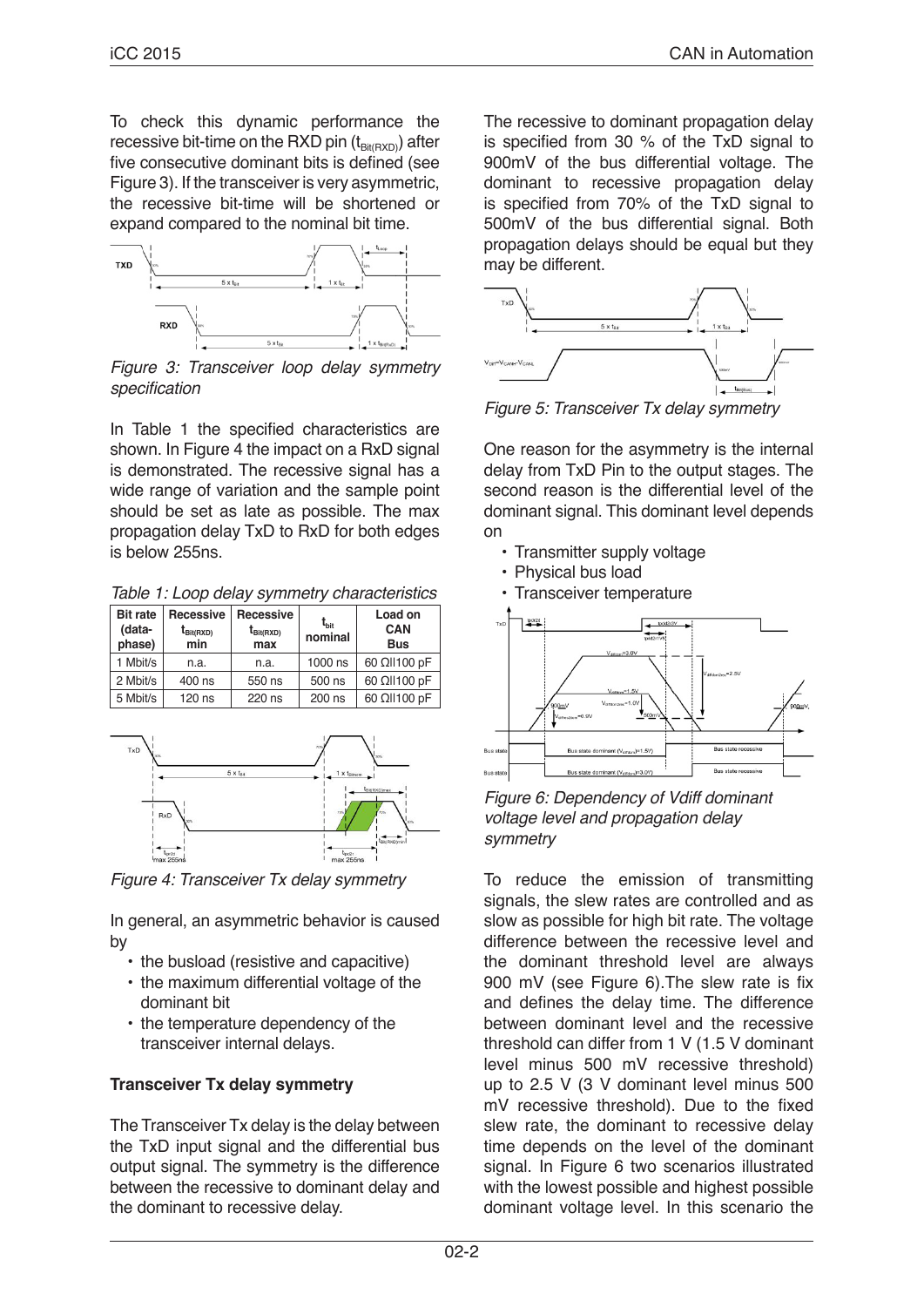impact of the bus load is ignored. In Table 2 the new parameters for the transmitter are illustrated.

*Table 2: Transceiver Tx delay symmetry characteristics*

| <b>Bit rate</b><br>(data-<br>phase) | $t_{\text{Bit(Bus)}}$<br>min | $t_{\text{Bit(Bus)}}$<br>max | $t_{\rm bit}$<br>(nominal) | Load on<br><b>CAN</b> |
|-------------------------------------|------------------------------|------------------------------|----------------------------|-----------------------|
| 1 Mbit/s                            | n.a.                         | n.a.                         | 1000 ns                    | 60 Ωll100 pF          |
| 2 Mbit/s                            | 435 ns                       | 530 ns                       | 500 ns                     | 60 Ωll100 pF          |
| 5 Mbit/s                            | $155$ ns                     | 210 ns                       | 200 ns                     | 60 Ωll100 pF          |

# **Transceiver Rx delay symmetry**

The Transceiver Rx delay is the propagation delay between the differential bus input signal and the RxD output signal. This symmetry depends on

- Production dispersion
- Temperature variation
- The Receiver thresholds
- Supply voltage variation
- Bus differential voltage Vdiff slew rate

 $\Delta t_{\text{Rec}}$  is a calculated value. The calculation formula is:

 $\Delta t_{\text{Rec}} = t_{\text{Bit(RxD)}} - t_{\text{Bit(Bus)}}$ 

Table 3 shows the defined values.  $\Delta t_{\text{Rec (min)}}$ shortens the recessive bit length and  $\Delta t_{\text{Rec (max)}}$  expands the recessive bit length.

| <b>Bit rate</b><br>(data-phase) | $\Delta t_{\tiny\rm Rec}$<br>(min) | $\Delta t_{\tiny\rm Rec}$<br>(max) | $t_{\rm bit}$<br>(nominal) |
|---------------------------------|------------------------------------|------------------------------------|----------------------------|
| 1 Mbit/s                        | n.a.                               | n.a.                               | 1000 ns                    |
| 2 Mbit/s                        | $-65$ ns                           | 40 ns                              | 500 ns                     |
| 5 Mbit/s                        | -45 ns                             | 15 <sub>ns</sub>                   | 200 ns                     |

#### **Bit timing symmetry in a network**

Figure 7 illustrates the Link between

- TxD signal on the transmitting node
- Bus differential voltage Vdiff and its variation
- The possible recessive bit-time duration at the receiving node's RxD pin.

The rising edges may jitter. The falling edges are stable, as this is the edge on which a CAN node synchronizes and this dominant bus level is actively driven by the transmitter and therefore stable.



*Figure 7: Recessive bit variation on a receiving node*

The range marked in green is the variation of the transmitter and the range marked in yellow is the variation of the receiver. To analyze the worst case scenario, both parameters must be added. The calculation formula for  $t_{\text{Rec}(\text{RxD})}$  is:

 $t_{\text{Rec(RxD)max}} = t_{\text{Bit(Bus)max}} + \Delta t_{\text{Recmax}}$  $t_{\text{Rec(BxD)min}} = t_{\text{Rit(Rus)min}} + \Delta t_{\text{Recmin}}$ 

| Table 4: Recessive bit time at the receiving |
|----------------------------------------------|
| node's RxD pin                               |

| <b>Bit rate</b><br>(data-<br>phase) | $t_{\text{Rec}(\text{RXD})}$<br>(min) | $t_{\text{Rec(RXD)}}$<br>(max) | $t_{\rm bit}$<br>(nominal) | Load on<br><b>RxD</b> |
|-------------------------------------|---------------------------------------|--------------------------------|----------------------------|-----------------------|
| 1 Mbit/s                            | n.a.                                  | n.a.                           | 1000 ns                    | 15pF                  |
| 2 Mbit/s                            | 370 ns                                | 570 ns                         | 500 ns                     | 15pF                  |
| 5 Mbit/s                            | 110 ns                                | $225$ ns                       | 200 ns                     | 15pF                  |

Table 4 shows the min and max values for the recessive bit length seen by a receiving node. Please take into account that the following effects are not considered, the behaviour of the network itself, like ringing or additional propagation delay of the dominant to recessive transition, and clock tolerances.

#### **Symmetry for networks up to 2 Mbit/s**

For bit rates between 1 Mbit/s and 2 Mbit/s a transceiver specified for 2 Mbit/s should be chosen. This chapter shows the possibility to calculate the jitter at the RxD pin at the receiving node, for bit rates below 2 Mbit/s. The maximum and minimum recessive bit length  $t_{\text{Rec(RxD)}}$  seen be the receiving node is calculated.

```
t_{\text{Rec(BxD)max}} =t_{\text{nom}} + (t_{\text{Bit(Bus)max}} - t_{\text{nom(2Mbit/s)}}) + \Delta t_{\text{Recmax}}t_{\text{Rec}(\text{RxD})\text{min}} =
```

```
t_{nom} + (t_{Bit(Bus)min} - t_{nom(2Mbit/s)}) + \Delta t_{Recmin}
```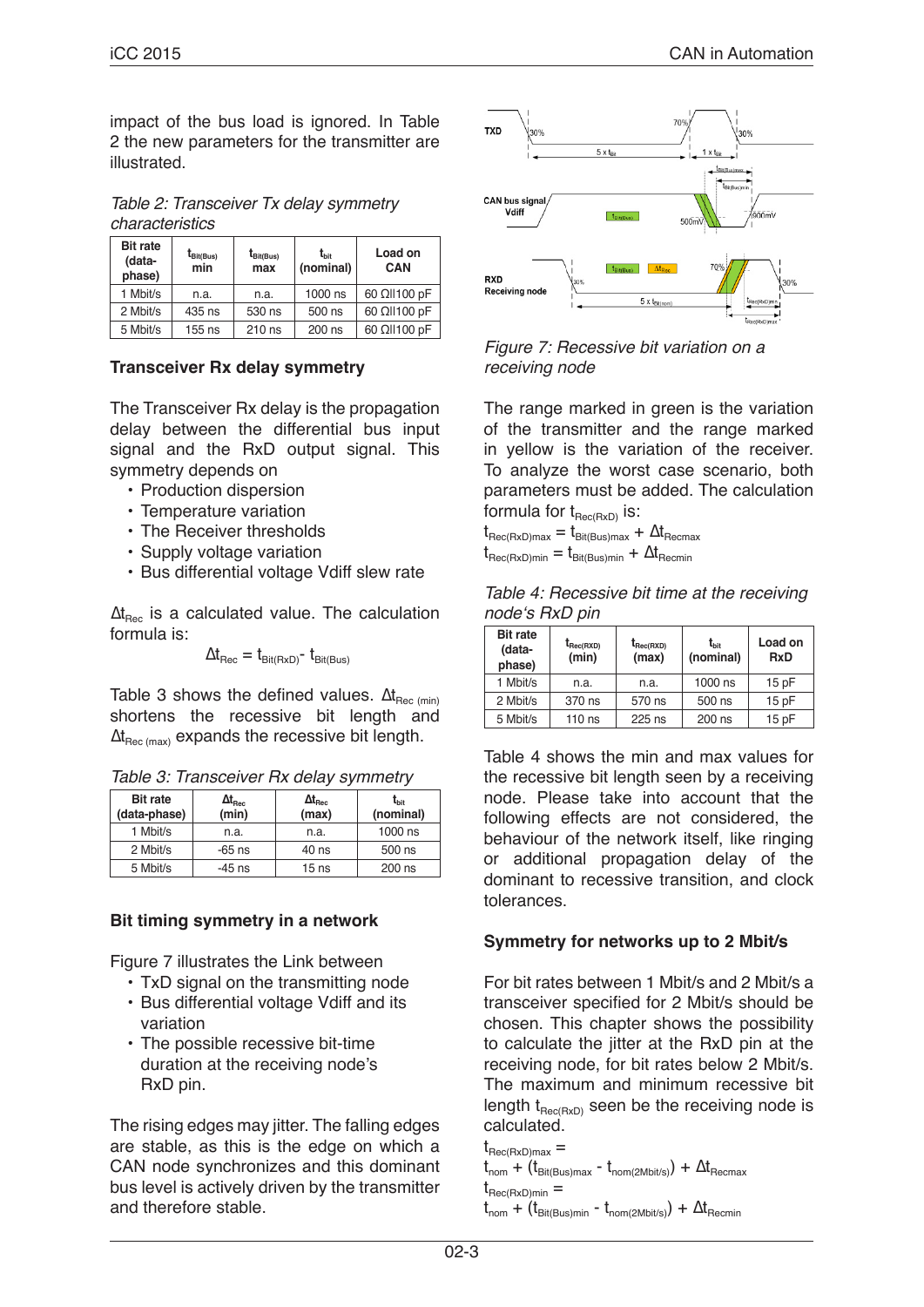A calculation example for 1Mbit/s:

• loop delay symmetry deviation for 2Mbit/s transceiver (see Table 1) min: -100ns = (400ns - 500ns) max: +50ns = (550ns - 500ns)

 $\Rightarrow$  t<sub>Bit(RxD)</sub> range @ 1Mbit/s:  $900ns$  (1000ns - 100ns) ≤  $t_{Bit(RxD)}$  ≤ 1050ns (1000ns +50ns)

- Transceiver Tx delay symmetry deviation for 2Mbit/s transceiver (see Table 2) min: -65ns = (435ns - 500ns) max: +30ns = (530ns - 500ns)
	- $\rightarrow$  t<sub>Bit(Bus)</sub> range @ 1Mbit/s: 935ns  $(1000ns - 65ns) \le t_{\text{Bit(RVD)}} \le 1030ns$ (1000ns +30ns)
- Transceiver Rx delay symmetry deviation for 2Mbit/s transceiver min: -65ns max: +40ns

The received recessive bit time  $t_{Rec(RxD)}$ range for the receiving node @ 1 Mbit/s:  $t_{\text{Rec(RxD)min}}$ : 870ns (1000ns + (- 65ns) + (- 65ns))  $t_{\text{Rec(RxD)max}}$ : 1070ns (1000ns + 30ns + 40ns).

# **Symmetry for networks up to 5 Mbit/s**

For bit rates up to 5Mbit/s a transceiver specified for 5Mbit/s should be chosen. This chapter shows the possibility to calculate the jitter at the RxD pin at the receiving node, for bit rates below 5 Mbit/s. The maximum and minimum recessive bit length  $t_{\text{Rec(RxD)}}$  seen be the receiving node is calculated.

Maximum  $t_{\text{Rec(RxD)}}$  = nominal bit time + max TX delay sym. deviation  $+$  max value of  $\Delta t_{\text{Rec for 5Mbit/s}}$ 

Minimum  $t_{\text{Rec(RxD)}}$  = nominal bit time + min TX delay sym. deviation  $+$  min value of  $\Delta t_{\text{Rec for 5Mbit/s}}$ 

Maximum recessive bit time  $t_{Rec(RxD)}$  = nominal bit time  $+(210ns - 200ns) + max$ value of  $\Delta t_{\text{Rec for 5Mbit/s}}$ 

Minimum recessive bit time  $t_{\text{Rec}(\text{RxD})}$  = nominal bit time -(200ns – 150ns) - min value of  $\Delta t_{\text{Rec for 5Mbit/s}}$ 

A calculation example for 4 Mbit/s:

• loop delay symmetry deviation for 5 Mbit/s transceiver (see Table 1) min: -80ns = (120ns - 200ns) max: +20ns = (220ns - 200ns)

 $\Rightarrow$  t<sub>Bit(RxD)</sub> range @ 4Mbit/s: 170ns  $(250ns - 80ns) \le t_{Bit(RxD)} \le 270ns$  (250ns +20ns)

• Transceiver Tx delay symmetry deviation for 5Mbit/s transceiver (see Table 2) min: -45ns = (155ns - 200ns) max: +10ns = (210ns - 200ns)

 $\Rightarrow$  tBit(Bus) range @ 4Mbit/s: 200ns  $(250ns - 50ns) \leq tBit(RxD) \leq 260ns$ (250ns +10ns)

Transceiver Rx delay symmetry deviation for 5 Mbit/s transceiver. min: -45ns max: +15ns

The received recessive bit time  $t_{\text{Rec}(\text{RxD})}$  range for the receiving node @ 4Mbit/s:

 $t_{\text{Rec(RxD)min}}$ . 155ns (250ns + (- 50ns) + (- 45ns))

 $t_{\text{Rec(RxD)max}}$ : 275ns (250ns + 10ns + 15ns).

These values consider only the influence of the Transceiver. Additional effects like clock tolerance and the phase shift of the network will be discussed in the CiA 601 part 3.

# **The new ISO 11898-2**

The current ISO 11898-2 version is meanwhile 12 years old and two additional specifications were developed to cover remote wake up features (ISO 11898-5) and partial network function (ISO11898-6). In the new ISO 11898-2 this three specifications are merged into one. New parameters are added to specify higher bit rates for CAN FD applications and existing parameter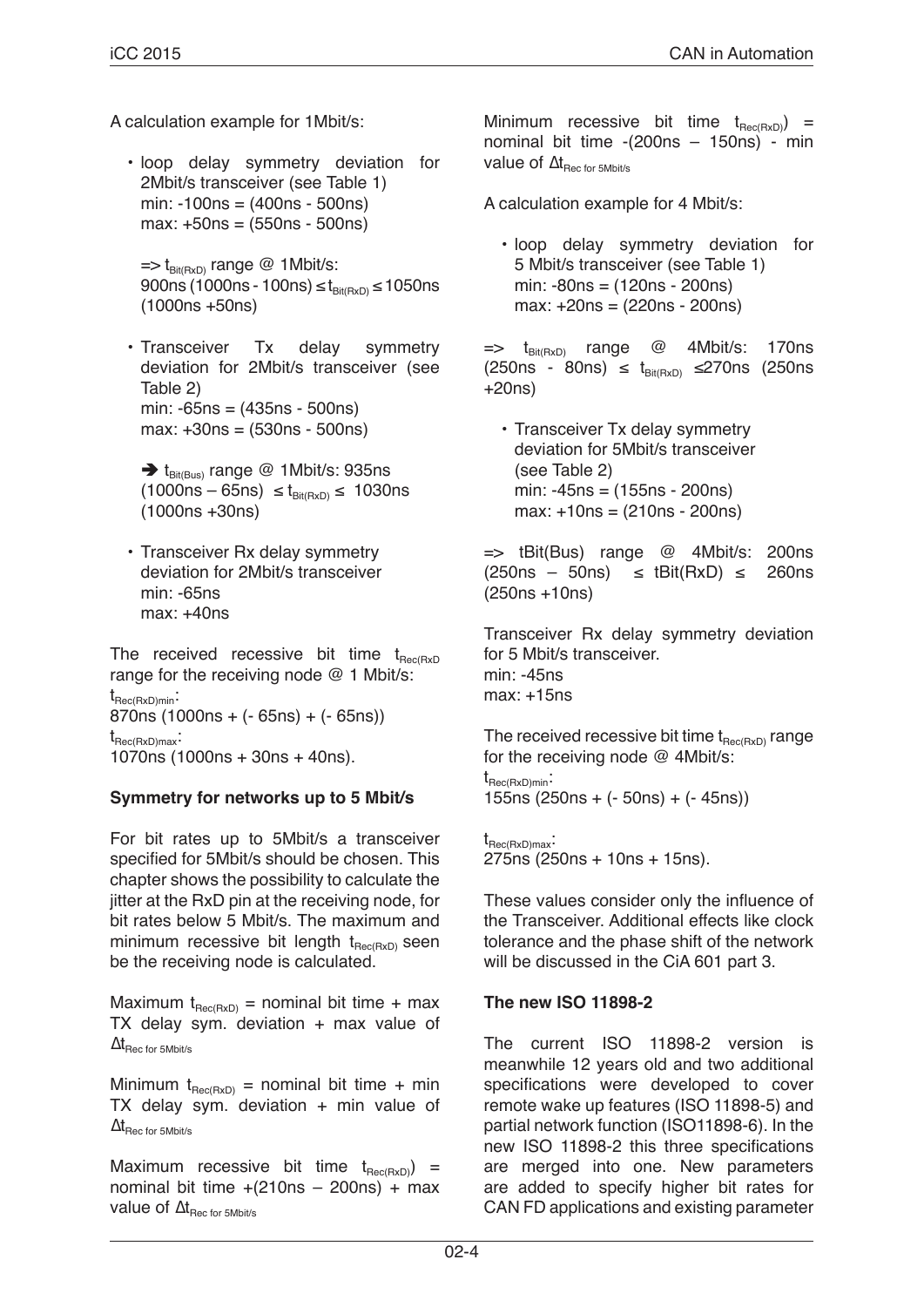were adjusted to prepare the specification for future needs. In the following chapter the parameters will be described in detail.

#### **Receiver state differential voltage range**

Compared to the existing specification, the differential voltage range for recessive and dominant state is extended from. In the old specification the range was specified from -1V to 5V. In real application, the voltage range is higher than expected and during bus short to ground, to supply voltage or if a ground shift is present, the differential voltage can be higher than 5V. Also a higher ground shift up to 3V is taken into account. The new range is specified from -3V to +8V. The common mode range is also added as condition. The parameters are listed in

*Table 5: Differential input voltage range*

| Parameter                                                                      | Sym               | Min     | Max    | Unit | Condition                                                                                        |  |  |  |
|--------------------------------------------------------------------------------|-------------------|---------|--------|------|--------------------------------------------------------------------------------------------------|--|--|--|
| Recessive state<br>differential input<br>voltage range bus<br>biasing active   | $V_{\text{diff}}$ | -3      | $+0.5$ | V    | $-12$ V $\leq$ V <sub>CAN H</sub> $\leq$ +12 V<br>$-12$ V $\leq$ V <sub>CAN L</sub> $\leq$ +12 V |  |  |  |
| Recessive state<br>differential input<br>voltage range bus<br>biasing active   | $V_{\text{diff}}$ | $+0.9$  | $+8$   | V    | $-12$ V $\leq$ V <sub>CAN H</sub> $\leq$ +12 V<br>$-12$ V $\leq$ V <sub>CAN L</sub> $\leq$ +12 V |  |  |  |
| Recessive state<br>differential input<br>voltage range bus<br>biasing inactive | $V_{\text{diff}}$ | -3      | $+0.4$ | V    | $-12 V \le V_{CAN H} \le +12 V$<br>$-12$ V $\leq$ V <sub>CAN L</sub> $\leq$ +12 V                |  |  |  |
| Dominant state<br>differential input<br>voltage range bus<br>biasing inactive  | $V_{\text{diff}}$ | $+1,15$ | $+8$   | V    | $-12$ V $\leq$ V <sub>CAN H</sub> $\leq$ +12 V<br>$-12$ V $\leq$ V <sub>CAN L</sub> $\leq$ +12 V |  |  |  |

#### **Internal resistance**

The min value of the internal resistances is changed 5 kΩ to 6kΩ and 10 kΩ to 12 kΩ to allow a higher number of nodes in a network.

*Table 6: Differential input resistance*

| Parameter                           | Sym                        | Min | Max | Unit | Condition |
|-------------------------------------|----------------------------|-----|-----|------|-----------|
| Differential internal<br>resistance | $R_{\text{diff}}$          | 12  | 100 | kΩ   |           |
| Single internal<br>resistance       | $R_{CAN,H}$<br>$R_{CAN L}$ | 6   | 50  | kΩ   |           |

#### **Maximum ratings**

In the ISO 11898-5/-6 the max ratings were increased dramatically and linked to automotive supply voltage classes. In the updated version, the maximum ratings are now independent from automotive supply voltages. A new parameter is added to limit the maximum voltage difference between the both bus pins.

*Table 7: Maximum ratings*

| Parameter                                                  | Sym                                           | Min | Max   | Unit | Condition |
|------------------------------------------------------------|-----------------------------------------------|-----|-------|------|-----------|
| General maximum<br>ratings                                 | $V_{CAN.H}$<br>$\mathsf{V}_{\mathsf{CAN\ L}}$ | 12  | 100   | ٧    |           |
| Extended maximum<br>rating on CAN H.<br>CAN L              | $\mathsf{V}_{\mathsf{CAN\ H}}$<br>$V_{CAN.L}$ | 6   | 50    | ٧    | Option    |
| Maximum rating for<br>$V_{diff} = (V_{CAN H} - V_{CAN H})$ | $V_{\text{DIFF}}$                             | -5  | $+10$ | ٧    |           |

# **Leakage currents on bus pins**

The leakage currents of the bus pins are reduced to  $10\mu$ A in unpowered state. This guarantees a reliable communication with low emission if one or more ECU's in a network are unsupplied due to corrupted supply line partial supplied networks.

#### *Table 8: Transceiver Rx delay symmetry characteristics*

|                                                                           | Svm                             | Min | Max   | Unit | Condition                                |
|---------------------------------------------------------------------------|---------------------------------|-----|-------|------|------------------------------------------|
| Leakage current<br>on CAN H, CAN L<br>all supplies connected<br>to ground | <b>I</b> CAN H<br><b>ICAN L</b> | -10 | $+10$ |      | $V_{CAN H} = 5V$ ;<br>$V_{CAN L} = 5V$ ; |

# **Max current on CAN\_H, CAN\_L**

To protect external components like

- Common mode choke
- Termination resistors

against overload during bus short to ground or short to supply, the output current of the transmitter output stages are limited. The voltage range for short circuit currents on CAN\_H, CAN\_L covers the supply voltage range of automotive 12V board net application and the min value (-3V) include ground shift of the transmitting node.

| Table 9: Maximum driver output current |  |  |  |
|----------------------------------------|--|--|--|
|----------------------------------------|--|--|--|

| Parameter                        | Svm                                 | Min | Max | Unit | Condition                                                                                |
|----------------------------------|-------------------------------------|-----|-----|------|------------------------------------------------------------------------------------------|
| Absolute current<br>CAN H. CAN L | <sup>I</sup> CAN H<br><b>ICAN L</b> |     | 115 | mA   | $-3$ V $\leq$ V <sub>CAN H</sub> $\leq$ +18 V<br>$-3 V \leq V_{\text{CAN L}} \leq +18 V$ |

# **Transmit dominant time out**

In case of a permanent dominant signal on TxD, the bus will be blocked as long as the TxD signal is dominant. To release the bus in such kind of failure cases,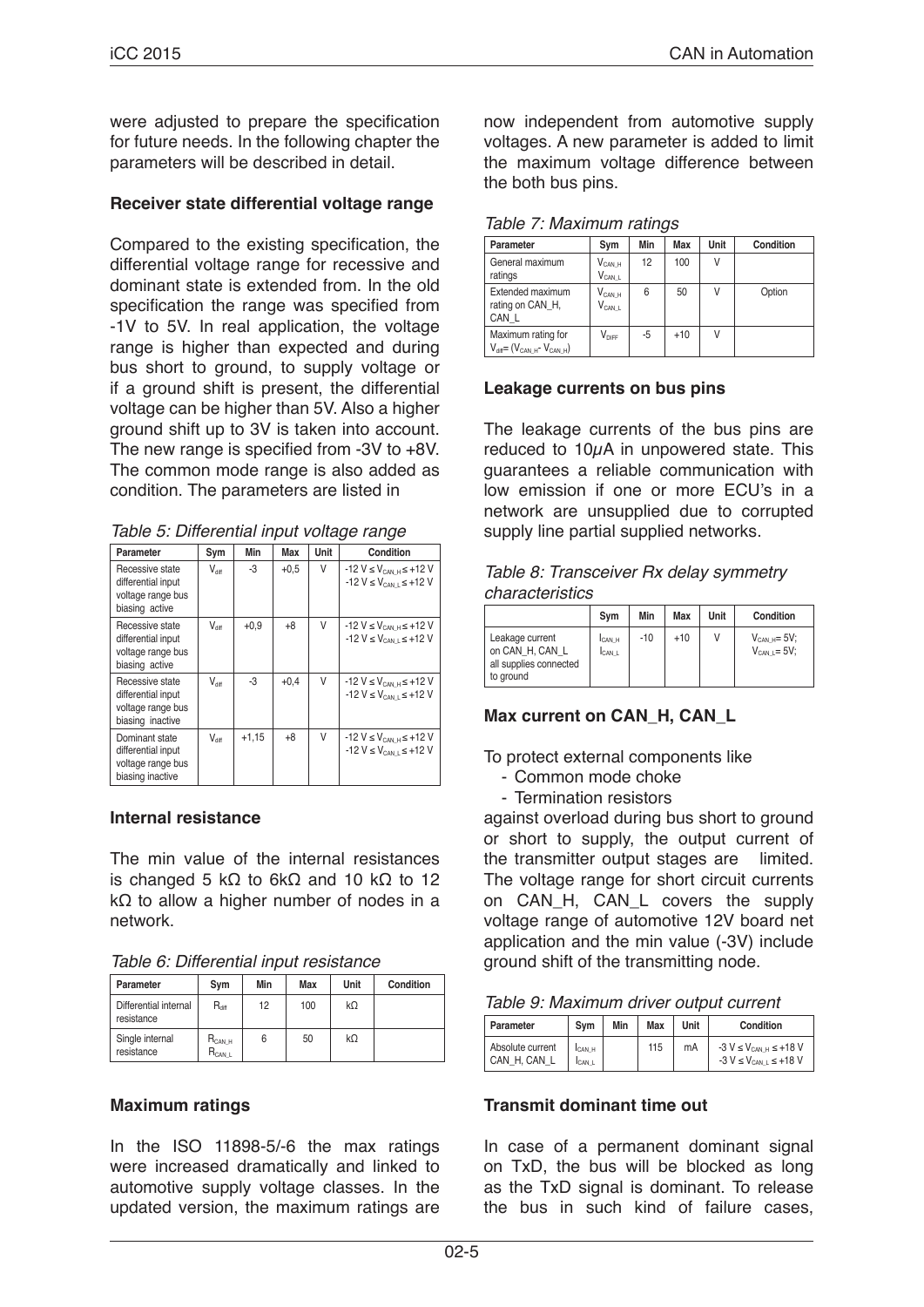the transmitter has a dominant time out feature implemented. This implementation switches off the CAN\_H CAN\_L output driver after the defined transmit dominant time out. Two different timings are specified. The tdom short with a minimum of 300  $\mu$ s allows a min bit rate of 50 kBit/s (calculated with 17 dominant bits in a row in an<br>error frame) and the tdom long for error frame) and the tdom\_long for 20 kBit/s. The max value defines the min possible latency time of a system.

*Table 10: Transmit dominant timeout* 

| Parameter                           | Svm        | Min | Max | Unit | Condition |
|-------------------------------------|------------|-----|-----|------|-----------|
| Transmit dominant<br>time out long  | dom_long   | 0.8 | 10  | ms   |           |
| Transmit dominant<br>time out short | Idom short | 0.3 | 5   | ms   | Option    |

#### **Dominant output voltage characteristic**

In some network concepts, all nodes are terminated to reduce the reflection on the network. Two nodes are terminated with 120 Ω and all other nodes with a higher resistance like 6 kΩ or 8 kΩ. This concept reduces the possible number of nodes in a network. To make a higher number of nodes possible the min bus load is extended from 50 Ω to 45 Ω. In future CAN networks, the diameter becomes smaller and smaller and the resistivity of the wire becomes more importance. In Figure 8 a possible scenario is demonstrated. The load resistance for Node 3 is 70 Ω.



*Figure 8: bus load for node 3*

In the new ISO the differential for extended bus load range is limited. Also a very specific test is added and called Differential voltage in effective resistance during arbitration (and acknowledge). During acknowledge all nodes transmit a dominant signal except the transmitting node itself. If these transmitters are supplied from a high voltage level like 12 V the voltage level on the bus may become very high levels. This ends in a very long

dominant signal because the bus will be only discharged by the resistive bus network. To limit this extension, the max allowed voltage level is specified.

| Table 11: Transceiver dominant output |  |
|---------------------------------------|--|
| characteristics                       |  |

| Parameter               | Sym               | Min | Max | Unit | <b>Condition</b>                   |
|-------------------------|-------------------|-----|-----|------|------------------------------------|
| Differential voltage on | $V_{\text{diff}}$ | 1.5 | 5   | ν    | $RL \leq 22400$                    |
| effective resistance    |                   |     |     |      |                                    |
| during arbitration      |                   |     |     |      |                                    |
| Differential voltage    | $V_{diff}$        | 1.4 | 3.3 | ٧    | $45 \Omega \leq RL \leq 70 \Omega$ |
| on extended bus         |                   |     |     |      |                                    |
| load range              |                   |     |     |      |                                    |

# **WUP (Wake up pattern) detection**

In case of bus silence, all supplied nodes are in low power mode and the current consumption in all nodes is reduced to a minimum. The transceivers are monitoring the bus with a low current consumption receiver. To avoid unwanted wake up events due to spices and noise on the bus, the wake up mechanism is new defined.

In low power mode the transceiver is in state INI (see Figure 9) and the bus biasing is off (internal resistors are connected to ground). The low power receiver in the transceiver is monitoring the bus to detect a dominant level longer than tfilter (see Table 12) on the bus. If such an event is detected the transceiver changes to state 1 and is monitoring the bus to detect a recessive level longer than tfilter (see Table 12). If the recessive condition is fulfilled the transceiver change to state 2 and starts the detection of a dominant condition again.



Figure 9: WUP detection flow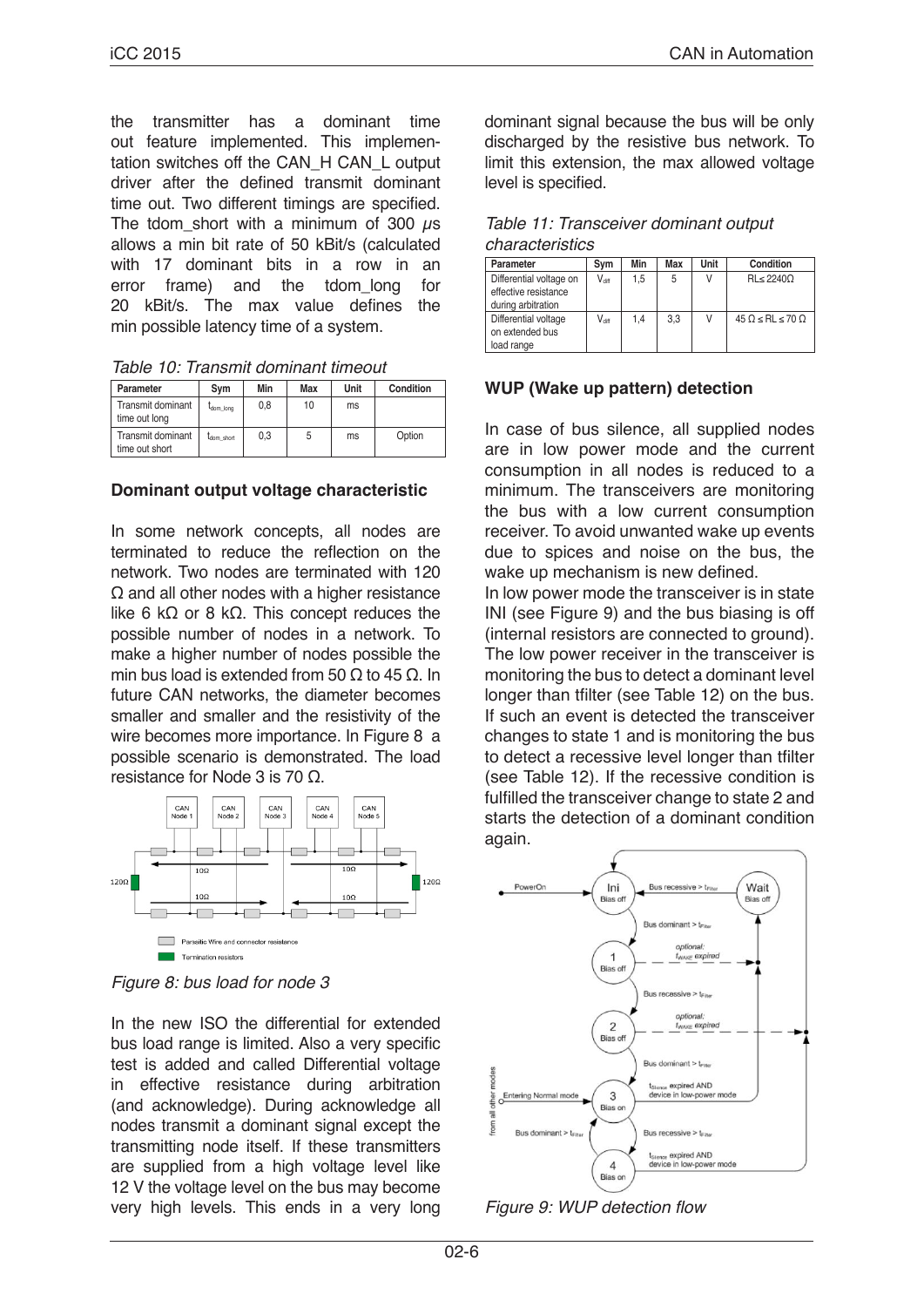If the dominant condition is detected a second time the transceiver changes to state 3. The transceiver is now woken up, the bus biasing is switched on, and the wake event will be flagged on the RxD pin. In case of a permanent dominant level on the bus for example caused by a short to supply, the transceiver enters state 1 and the twake timer is started. After twake timer is expired the transceiver changes into the state WAIT. A recessive level on the bus drives the transceiver into mode INI and the transceiver can be woken up with the next CAN frame.

Table 12: CAN activity filter time

| Parameter           | Svm          | Min  | Max | Unit    | Condition                                 |
|---------------------|--------------|------|-----|---------|-------------------------------------------|
| CAN activity filter | $t_{filter}$ | 0.5  | 5   | μs      | $1.2V \leq V_{\text{diff}} \leq 3V$       |
| time, long          |              |      |     |         | $-10.8V \leq V_{CAN H} \leq 12,0V$        |
|                     |              |      |     |         | $-12,0V \leq V_{CAN}$ $\leq 10,8V$        |
| CAN activity filter | $t_{filter}$ | 0.15 | 1.8 | $\mu$ s | $1.2V \leq V_{\text{diff}} \leq 3V$       |
| time, short         |              |      |     |         | $-10.8V \leq V_{CAN H} \leq 12.0V$        |
|                     |              |      |     |         | $-12,0V \leq V_{\text{CAN L}} \leq 10,8V$ |

The condition tfilter can be fulfilled if three dominant bits in a row are part of the ID. To improve the reliability of the WUP mechanism a short filter time is defined. Two different parameters (short and long) are specified to cover different bit rates and latency timings. (see Table 13)

*Table 13: CAN activity wake up time*

| Parameter     | Svm                 | Min | Max    | Unit      | Condition |
|---------------|---------------------|-----|--------|-----------|-----------|
| Wake up time, | $I_{\text{filter}}$ | 800 | 100000 | <b>US</b> |           |
| long          |                     |     |        |           |           |
| Wake up time, | $I_{\text{filter}}$ | 350 | 100000 | μs        |           |
| short         |                     |     |        |           |           |

#### **Bus bias reaction time**

The bus biasing time is the reaction time of the bus biasing after a detected WUP. The test condition is now defined. The test for the timing starts with the first dominant level condition on the bus and stops with if 10% of the bus biasing voltage level is achieved. The new test condition is illustrated in Figure 10. The modified parameter is shown in Table 14.



Figure 10: Bus bias reaction time definition

| Parameter     | Svm   | Min | Max | Unit | Condition |
|---------------|-------|-----|-----|------|-----------|
| Bus biasing   | Lbias |     | 250 | иs   |           |
| reaction time |       |     |     |      |           |

#### **Partial network transceiver**

The partial network specification ISO 11898-6 is now part of the ISO11898-2. No parameters are changed but some descriptions are improved. For CAN FD application a new feature is added. Normally, for Partial network transceiver CAN FD frames will be detected as erroneous frames and will increase the error counter. After 32 frames the partial network transceiver will cause a wake up. For CAN FD networks this behavior had to be improved. FBFF and FEFF frames will not lead to an increase of the transceiver internal. After receiving the recessive FDF bit followed by a dominant res bit, the decoder unit stops decoding the CAN FD frame and waits for at least 6 and at most 10 recessive bits before considering a further dominant bit as a start of frame. The next frame will be decoded correctly. During the dominant res bit after a recessive FDF bit and the SOF bit dominant levels on the bus longer than a defined time (see xxx) will be detected as a dominant signal and below the specification, this will be ignored.

| Parameter                   | Sym        | Min    | Max | Unit              |
|-----------------------------|------------|--------|-----|-------------------|
| Dominant signals not        | $t_{bias}$ |        | 5   | %arbitration bit  |
| considered as dominant      |            |        |     | time; ratio 4;    |
|                             |            |        |     | up to 2Mbit/s     |
| Dominant signals not        | $t_{bias}$ | 0.175  |     | %arbitration bit  |
| considered as dominant      |            |        |     | time; ratio 4; up |
|                             |            |        |     | to 2Mbit/s        |
| Dominant signals considered | thias      |        | 5   | %arbitration bit  |
| as dominant                 |            |        |     | time; ratio 10;   |
|                             |            |        |     | up to 5Mbit/s     |
| Dominant signals considered | $t_{bias}$ | 0.0875 |     | %arbitration bit  |
| as dominant                 |            |        |     | time; ratio 10;   |
|                             |            |        |     | up to 5Mbit/s     |
| SOF detection after         |            | 6      | 10  | Bits of           |
| recessive bits              |            |        |     | arbitration bit   |
|                             |            |        |     | rate 500kBit/s    |

|  |  |  |  |  | Table 15: CAN FD tolerant parameter |
|--|--|--|--|--|-------------------------------------|
|--|--|--|--|--|-------------------------------------|